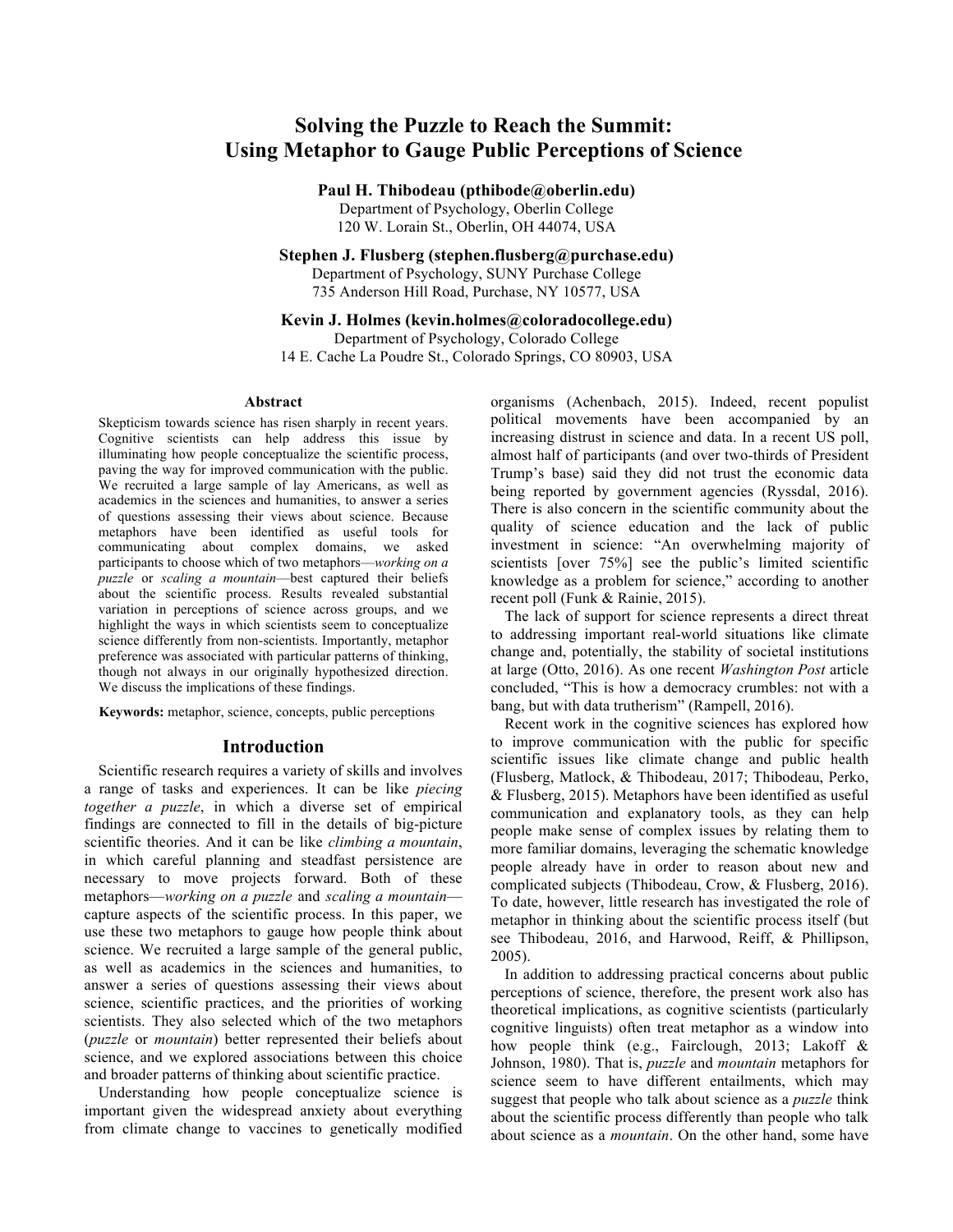questioned this approach because of the assumptions that are made about the nature of *thinking* simply from observing patterns of language use (Keysar & Bly, 1995; McGlone, 2011; Murphy, 1996, 1997).

One of the few studies to address this issue in the context of reasoning about science involved structured interviews with scientists aimed at identifying (a) key characteristics of scientific inquiry and (b) metaphors that scientists use to conceptualize these issues (Harwood et al., 2005). The goal was to improve science education by encouraging science teachers to use metaphors in the classroom more deliberately. The results indicated that scientists' descriptions of the scientific process emphasized five key characteristics: open-mindedness, putting yourself in your work, utilizing resources, problem solving, and making connections. These characteristics were then matched to conceptual metaphors that the scientists used in the interviews. For example, a *puzzle* metaphor was often used to emphasize how scientists seek to make connections; an *artist* metaphor was used to stress the importance of being open-minded; a *gardening* metaphor was used to talk about immersing oneself in their work.

One possibility is that these metaphors can encourage non-scientists to think about the scientific process in a way that is more consistent with how scientists think about scientific inquiry (Harwood et al., 2005). However, an alternative possibility is that the meaning of these metaphors will be different for scientists and non-scientists. That is, the knowledge and experience that people have with science may influence how they interpret metaphors for the scientific process. A recent investigation into how different groups of people understand militaristic metaphors in biology like *invasive species* suggests support for the latter possibility (Larson, Nerlich, & Wallis, 2005): a metaphor that means one thing to scientists can mean something else to non-scientists.

Therefore, the present study represents an important empirical step in comparing how different groups of people interpret metaphors for the scientific process. Do people actually think about science in a way that is consistent with the metaphor they would use to talk about it?

## **Methods**

## **Experiment**

**Participants** A sample of 518 people representing the general public was recruited from Amazon's Mechanical Turk (60% female;  $M_{\text{age}} = 35$ ). A second sample of academics was recruited from the faculty listings of college and university websites in the United States, drawn from a list of top research and liberal arts institutions. We created a list of 2,000 academics, roughly half representing the sciences (i.e. faculty working in Physics, Chemistry, or Biology Departments), and half representing the humanities (i.e. faculty working in English, History, or Philosophy Departments). An email asking for voluntary participation in the survey, yielded responses from 156 academics (93 from the sciences and 63 from the humanities).

Although we were primarily interested in comparing how scientists and the general public think about science, we were also interested in understanding *why* these groups may think differently. Including the group of academics from the humanities helps to address this question. Like scientists, this sample is highly educated, familiar with working on projects that can take long periods of time, and conduct their work in a college or university setting. On the other hand, like participants from the general public, this sample may not be as familiar with the day-to-day experience of conducting scientific work. As a result, including the humanists allows us to investigate why the general public might hold views about science that are different from scientists. For instance, are differences related to more general factors like education level or related to factors more directly tied to being immersed in scientific work?

**Materials & Design** All participants were asked to choose between two metaphors for science. The instructions for this judgment read, "We are interested in how people think about science. Which of the following metaphors best captures how you view the process of working on a scientific project?" The order of the two options—*Working on a puzzle* or *Scaling a mountain*—was counterbalanced.<sup>1</sup>

These two metaphors for science were chosen because of their use in prior work (Thibodeau, 2016), and because they are commonly used by scientists to talk about the scientific process (Harwood et al., 2005). Thibodeau (2016), for example, found that metaphorically framing a scientist's work as a *puzzle* led people to value "testing completely novel theories" over "using methods that are simple for others to follow," whereas framing the scientist's work as a *climbing a mountain* led people to value using simple methods over testing novel theories.

All participants were also asked to rank six aspects of the scientific process in order of importance, three of which were designed to be more consistent with the entailments of the *puzzle* metaphor and three of which were designed to be more consistent with the entailments of the *mountain climbing* metaphor (see Table 1). The relationship between the entailments and metaphors was based on prior work (Harwood et al., 2005; Thibodeau, 2016), and experimenter intuition; one goal of the study is to test whether different groups of people have similar intuitions about the relationship between the entailments and metaphors. The order of the statements was randomized across participants.<sup>2</sup>

 $1$  In pilot testing we found no effect of subtle wording differences for these metaphorical phrases (i.e. "Working on a puzzle" versus "Solving a puzzle"; "Climbing a mountain" versus "Scaling a mountain"). In every case, about 90% of participants from the general public chose *puzzle*.<br><sup>2</sup> Of note, the order of the metaphor preference judgment

and the entailment ranking tasks was counterbalanced for the sample from the general public. Since there were no differences in how people responded on the two orderings, we did not counterbalance these tasks for the academics.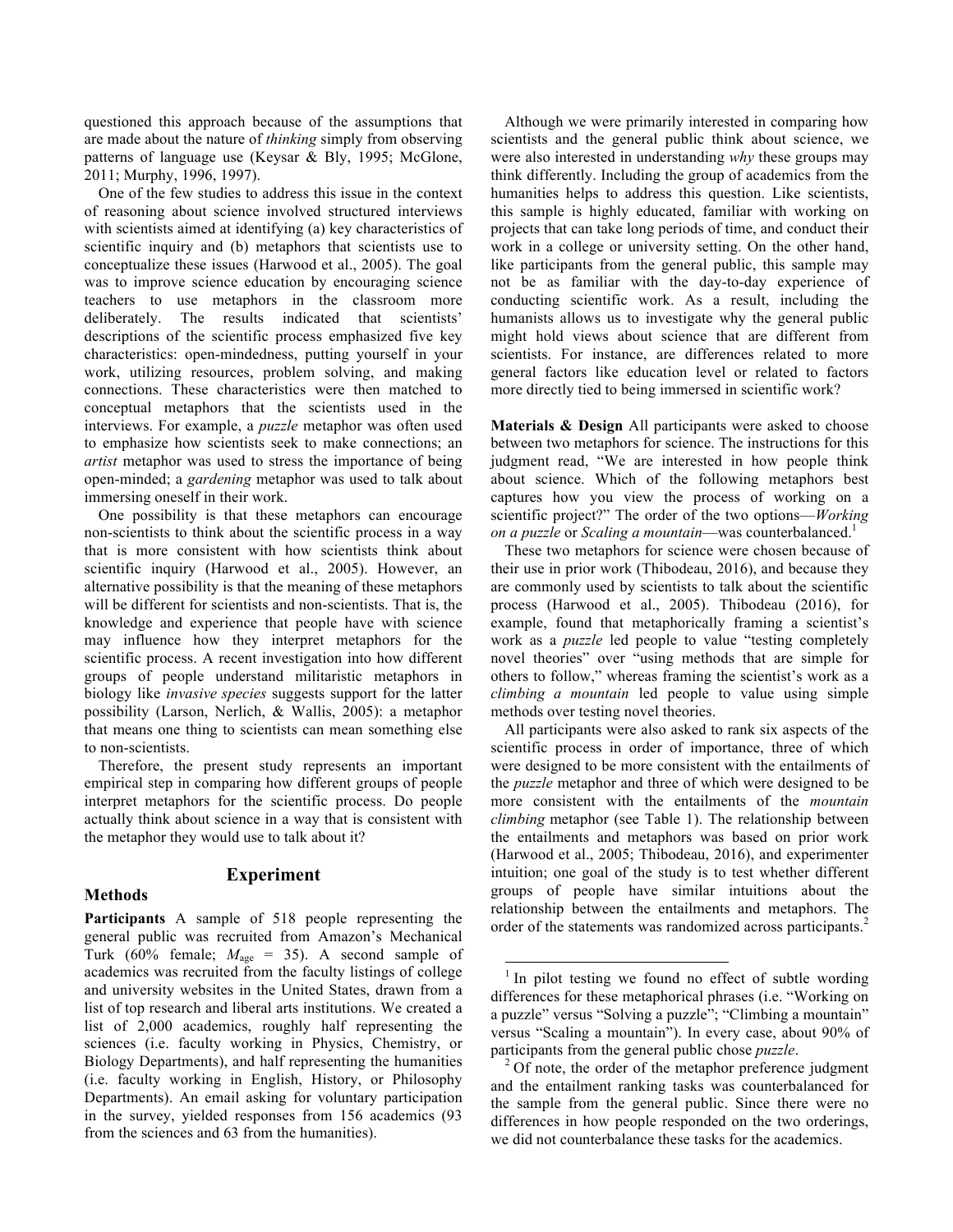We compare how the three populations (General Public; Scientists; Humanists) rank the statements overall, and we test whether people who prefer the *puzzle* metaphor for science rank the *puzzle*-congruent statements as more important than the *mountain*-congruent statements (and vice versa for the *mountain* metaphor).

Table 1. Tasks related to the scientific process that were ranked by participants.

| <b>Actions and Behaviors Related to Science</b>             | Metaphor |
|-------------------------------------------------------------|----------|
| 1. Find creative ways to study important research questions | Puzzle   |
| 2. Seek insight from diverse sources                        | Puzzle   |
| 3. Find connections between seemingly unrelated ideas       | Puzzle   |
| 4. Make a detailed research plan                            | Mountain |
| 5. Persist in the face of setbacks                          | Mountain |
| 6. Revise theories in light of new data or counter-evidence | Mountain |

Finally, participants were asked to complete the 40-item Scientific Attitude Inventory II (SAI II), which is designed to measure attitudes related to science along six dimensions (Moore & Foy, 1997; see Table 2). This instrument has been used to measure perceptions of science among students and the general public, and to predict who is likely to pursue a career in a STEM field (e.g., Bathgate, Schunn, & Correnti, 2014; Moore & Foy, 1997).

As with the rank order task, we use responses from the SAI II to compare how the three populations think about science and to test whether certain dimensions of the scale map onto the view that science is like working on *puzzle* versus scaling a *mountain*.

**Table 2.** Six dimensions of the SAI II and example items..

| <b>Dimension</b> | <b>Example Item</b>                                           |
|------------------|---------------------------------------------------------------|
| Theory           | Scientific ideas can be changed.                              |
| Limited          | Scientists cannot always find the answers to their questions. |
| Empirical        | Scientific questions are answered by observing things.        |
| Goal             | Ideas are the important result of science.                    |
| Public           | Every citizen should understand science.                      |
| Interest         | I would enjoy studying science.                               |

At the end of the survey, participants from the general public were asked background and demographic questions, including their gender, age, education level, math/science training, political ideology (0, Very liberal, to 100, Very conservative), and personality (the Big Five personality dimensions; Gosling, Rentfrow, & Swann, 2003). Academics were asked to identify as working in the humanities or sciences.

#### **Results**

**Metaphor Preference** Among participants sampled from the general public, 89% preferred the *puzzle* metaphor for science,  $\chi^2(1) = 315.09$ ,  $p < .001$ . The *puzzle* metaphor was also preferred by 89% of academics,  $\chi^2(1) = 92.31$ ,  $p < .001$ , although scientists (84%) were marginally more likely to choose the *mountain* metaphor compared to humanists  $(95\%)$ ,  $\chi^2(1) = 3.71$ ,  $p = .054$ .

For the sample recruited from the general public, we tested whether any of the individual difference measures (i.e. gender, age, education level, math/science training,

political ideology, personality) predicted participants' choice of metaphor. The only reliable predictor of participants' choice was age: older participants were especially likely to endorse the *puzzle* metaphor for science,  $B = .40$ ,  $SE = .17$ ,  $p = .016$ .

**Ranking Priorities** We first compare how the three populations ranked the six statements about science, focusing on contrasts between scientists and (a) humanists and (b) participants from the general public. Then we test for a relationship between participants' preferred metaphor and their rankings of the statements. For this second analysis, we excluded the humanists because of the small number who preferred the *mountain* metaphor  $(n = 3)$ .

First, a mixed-effects linear model was fit to the rankings with statement (1-6) treated as a within-subjects effect and sample (public, humanists, scientists) treated as a betweensubjects effect (Bates, Maechler, Bolker, & Walker, 2014). The model revealed that the samples gave different rankings to the statements,  $\chi^2(5) = 209.91$ ,  $p < .001$ .



**Figure 1.** Mean ranking of six statements about science by sample: of the general public, academics working in the humanities, and academics working in the sciences.

Figure 1 illustrates how participants from the three groups ranked the statements overall. One pattern to note is that scientists tended to show more agreement on how the statements were ranked (Kendall's *W* = .25) than participants from the general public  $(W = .07)$  or humanists  $(W = .21)$ . For instance, "planning" was ranked as the most important aspect of science by the general public, with 53% of participants from this sample ranking it first or second. In contrast, "creativity" was ranked as the most important aspect of science by scientists, with 76% of participants from this sample ranking it first or second. On the other end of the spectrum, "finding connections" was ranked as the least important aspect of science by the general public (46% ranked it fifth or sixth), while "planning" was ranked as the least important aspect of science by scientists (66% ranked it fifth or sixth). This suggests that scientists, as a group, have a more consistent conception of the scientific process than the general public; the humanists showed an From the set of connect and the power of the set of the set of the set of the set of the set of the set of the set of the set of the set of the set of the set of the set of the set of the set of the set of the set of the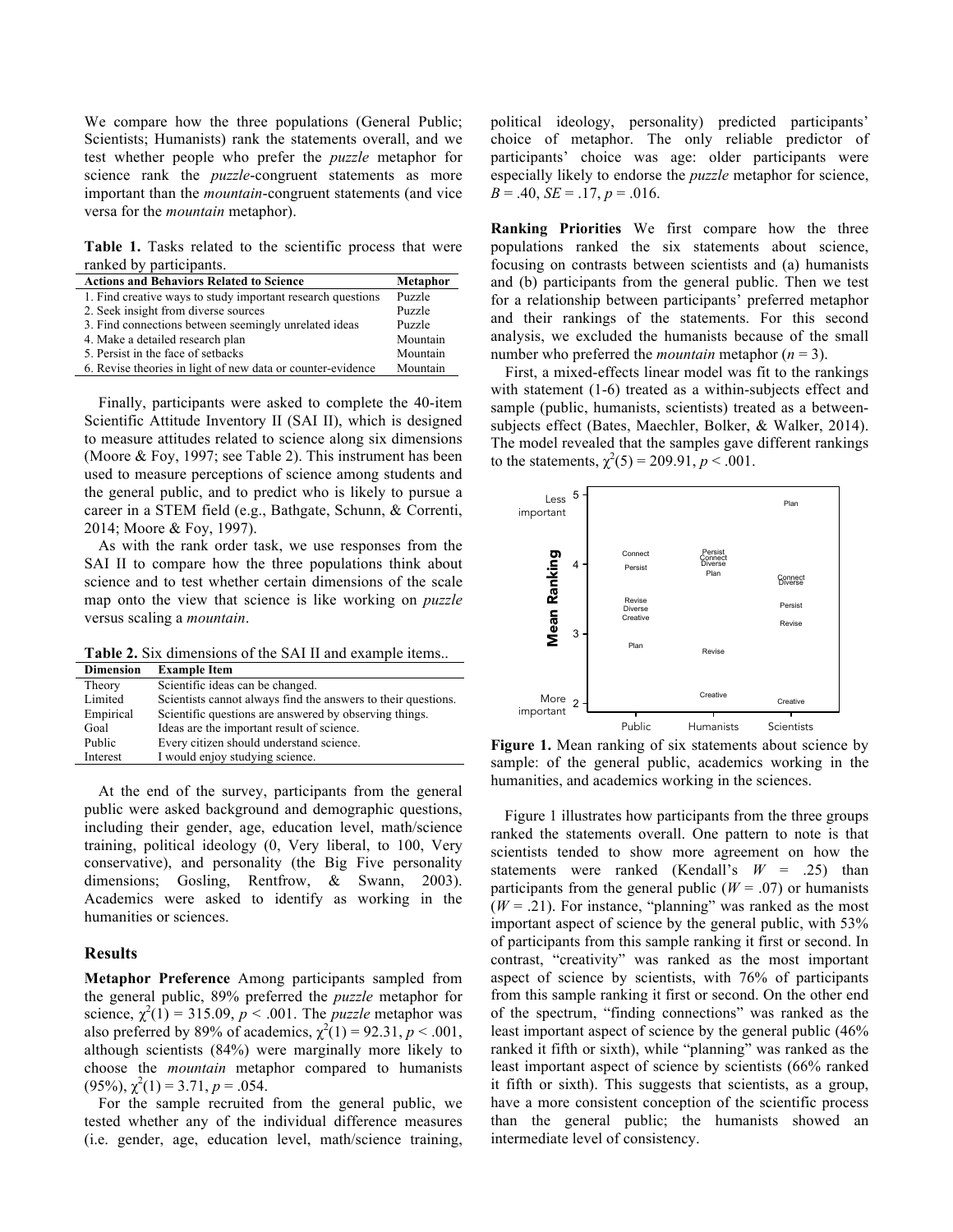

Figure 2. Comparing rankings of scientists to those of people from the general public and humanists with a measure of effect size (Cohen's *d*). Bars that extend to the right indicate that scientists ranked the statement as more important (purple: compared to participants from the general public; orange: compared to humanists); bars that extend to the left indicate that scientists ranked the statement as less important. Stars indicate a statistically significant difference between scientists and the comparison group.

Figure 2 shows how scientists ranked the statements compared to the other two groups of participants by plotting a measure of effect size (Cohen's *d*). As shown, scientists tended to place less emphasis on planning than humanists,  $t(154) = 3.69$ ,  $p < .001$ , or participants from the general public,  $t(609) = 10.21$ ,  $p < .001$ . On the other hand, scientists tended to place more emphasis on persistence than humanists,  $t(154) = 2.82$ ,  $p = .005$ , or participants from the general public,  $t(609) = 2.95$ ,  $p = .003$ . The two groups of academics ranked the other four statements similarly. Scientists and the sample from the general public ranked three of the remaining four statements differently: scientists placed less emphasis on seeking diverse sources of insight,  $t(609) = 2.49$ ,  $p = .013$ , but more emphasis on finding connections between seemingly unrelated ideas,  $t(609)$  = 2.21,  $p = .027$ , and creativity,  $t(609) = 6.72$ ,  $p < .001$ ; these two groups placed similar emphasis on revising theories in light of new data.

A second analysis tested whether people who considered science to be more like a *puzzle* ranked *puzzle*-congruent statements as more important than people who considered science to be more like *mountain climbing*. A mixed-effects linear model was fit to the data with predictors for statement type (*puzzle-* or *mountain*-congruent), metaphor choice (*puzzle* or *mountain*), and sample (scientists versus general public), which revealed an interaction between the statement type and metaphor choice,  $\chi^2(1) = 4.07$ ,  $p = .044$ . Contrary to our initial hypothesis, preference for the *puzzle* metaphor was associated with prioritizing the *mountain*-congruent statements (and vice versa). This pattern was consistent across both groups of participants (i.e. there was no 3-way interaction between statement type, metaphor choice, and sample),  $\chi^2(1) = 1.39$ ,  $p = .239$  (see Figure 3). Of note, the analysis also revealed an interaction between sample and statement type,  $\chi^2(1) = 38.44$ ,  $p < .001$ , such that scientists tended to rank the *puzzle*-congruent statements as more important, regardless of preferred metaphor, than participants from the general public.



**Figure 3.** Mean ranking of statements by type (*puzzle*- or *mountain*-congruent) and metaphor chosen (*puzzle* or *mountain*) for the two samples analyzed (from the general public and of scientists).

People who preferred the *mountain* metaphor were particularly likely to rank "finding connections" ( $M = 3.69$ ,  $SD = 1.52$ ) as more important than people who preferred the *puzzle* metaphor  $(M = 4.15, SD = 1.53)$ , whereas people who preferred the *puzzle* metaphor were particularly likely to rank "planning" ( $M = 3.09$ ,  $SD = 1.91$ ) as more important than people who preferred the *mountain* metaphor  $(M =$  $3.44, SD = 2.00$ .

This finding is consistent with the view that the two metaphors capture structured ways of thinking about the scientific process that are different from one another. People who reported thinking science was a *puzzle* ranked the statements in a systematically different way than people who reported thinking science was a *mountain*. However, the finding is inconsistent with how we had mapped the entailments of the metaphors onto the statements, suggesting that the intuitions of language researchers may differ from how metaphoric language is used and understood in the real world.

It is also possible that behaviors on the two tasks choosing a metaphor and ranking the statements—were complementary. People may have had a sense of the limitations of their preferred metaphor, which they expressed in the rank-order task (or vice versa). For instance, a participant may believe that finding connections and planning are both vital to the scientific process. Such a belief may lead this participant to choose the *puzzle*  metaphor as more appropriate (because it captures the value of finding connections) and also to rank planning highly (since it is captured less well by the *puzzle* metaphor). In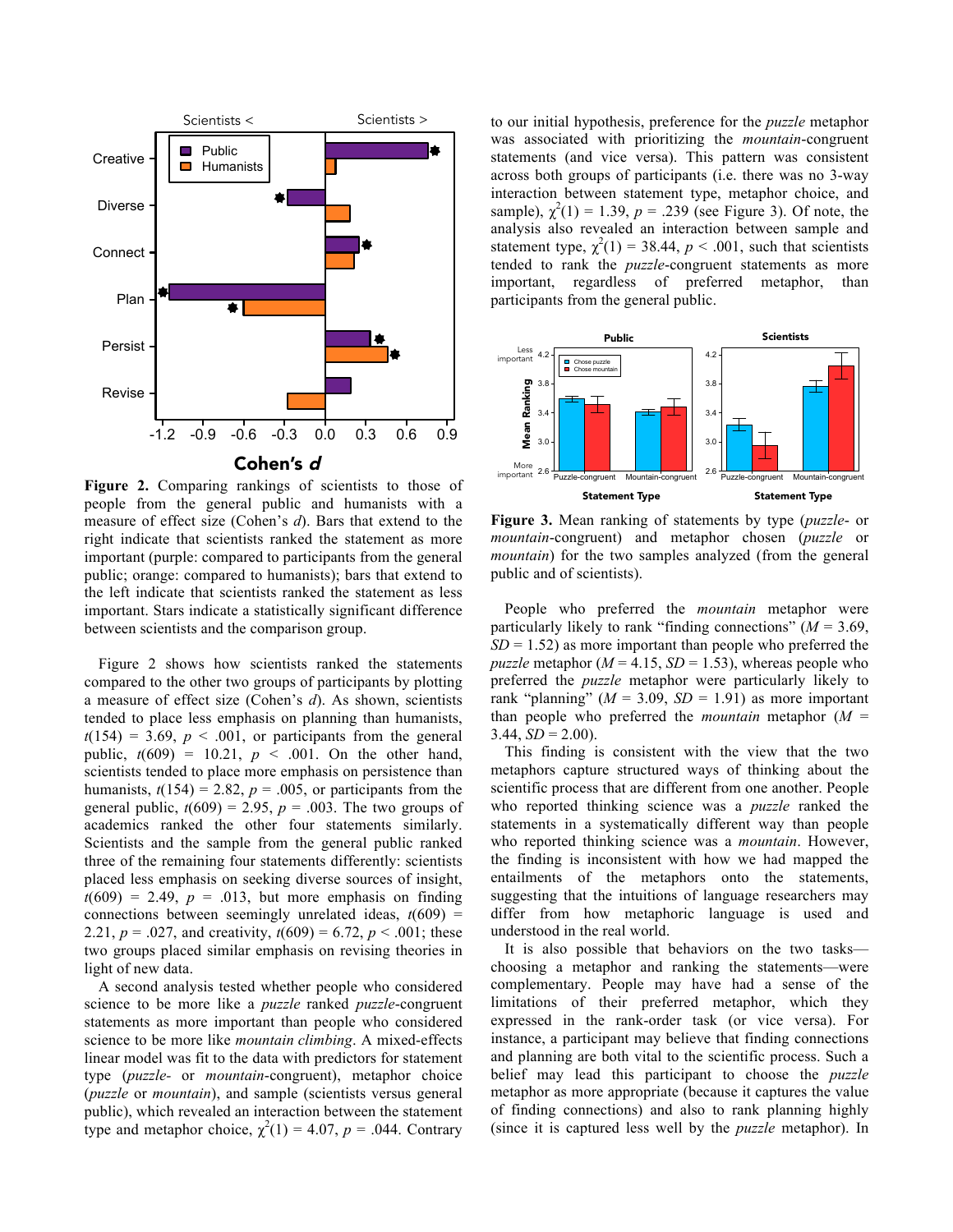other words, participants may consider many aspects of science to be important, not just those that are consistent with the entailments of a single metaphor. This may lead them to express a preference for one metaphor, as required by our forced-choice task, and then to emphasize inconsistent entailments in the rank-order task.

**Scientific Attitude Inventory** A similar set of analyses was applied to data from the SAI II. First, we found differences in the extent to which participants endorsed the six dimensions measured by the survey,  $\chi^2(5) = 1637.2$ ,  $p <$ .001: participants agreed most strongly with statements about the necessity of adopting an empirical mindset, followed by statements about the importance of public outreach, about an interest in doing scientific work, that the scope of science is limited to observable phenomena, and finally, that the end goal of science is ideas (rather than a tangible product like technology).





**Figure 4.** Comparing ratings of scientists to those of people from the general public and humanists with a measure of effect size (Cohen's *d*). Bars that extend to the right indicate that scientists rated the dimension as more important (purple: compared to participants from the general public; orange: compared to humanists); bars that extend to the left indicate that scientists rated the dimension as less important. Stars indicate a statistically significant difference between scientists and the comparison group.

Second, the analysis revealed differences in how the three samples rated the statements,  $\chi^2(2) = 196.57$ ,  $p < .001$ . Overall, scientists tended to endorse the statements more strongly than participants from the general public,  $B = .45$ , *SE* = .03, *p* < .001, and humanists, *B* = .17, *SE* = .04, *p* < .001. Humanists endorsed the statements more strongly than participants from the general public,  $B = .28$ ,  $SE = .04$ ,  $p <$ .001.

Third, the analysis revealed an interaction between ratings of the dimensions and the three samples,  $\chi^2(10) = 199.57$ , *p* < .001. As shown in Figure 4, scientists endorsed all six dimensions more strongly than participants from the general public, *p*s < .001. Compared to humanists, scientists more strongly endorsed having an empirical mindset, the view that public support is important, and were more likely to say they enjoyed doing scientific work,  $p_s < .01$ , whereas humanists were more likely to view science as being limited to the study of natural phenomena,  $p < .001$ . The two groups of academics expressed similar views about scientific theorizing and about the end-goal of scientific work.



**Figure 5.** Differences in ratings by metaphor chosen for people from the general public and scientists, illustrated by a measure of effect size (Cohen's *d*). Bars that extend to the right indicate higher ratings among people who preferred the *puzzle* metaphor; bars that extend to the left indicate higher ratings among people who preferred the *mountain* metaphor.

Finally, we tested for a relationship between the metaphor participants preferred and ratings of the dimensions (excluding data from humanists). As illustrated in Figure 5, among scientists, preference for the *mountain* metaphor was associated more strongly with the view that scientific study is limited to natural phenomena,  $t(91) = 2.72$ ,  $p = .009$ ; among the general public, preference for the *puzzle*  metaphor was associated with a more empirical mindset,  $t(516) = 2.35$ ,  $p = .019$ , the view that public support is important,  $t(516) = 2.53$ ,  $p = .012$ , and a stronger interest in doing scientific work,  $t(516) = 3.46$ ,  $p < .001$ . These results provide further evidence that the two metaphors capture different ways of thinking about the scientific process, but also suggest that what exactly is captured by the metaphors is different for scientists and non-scientists.